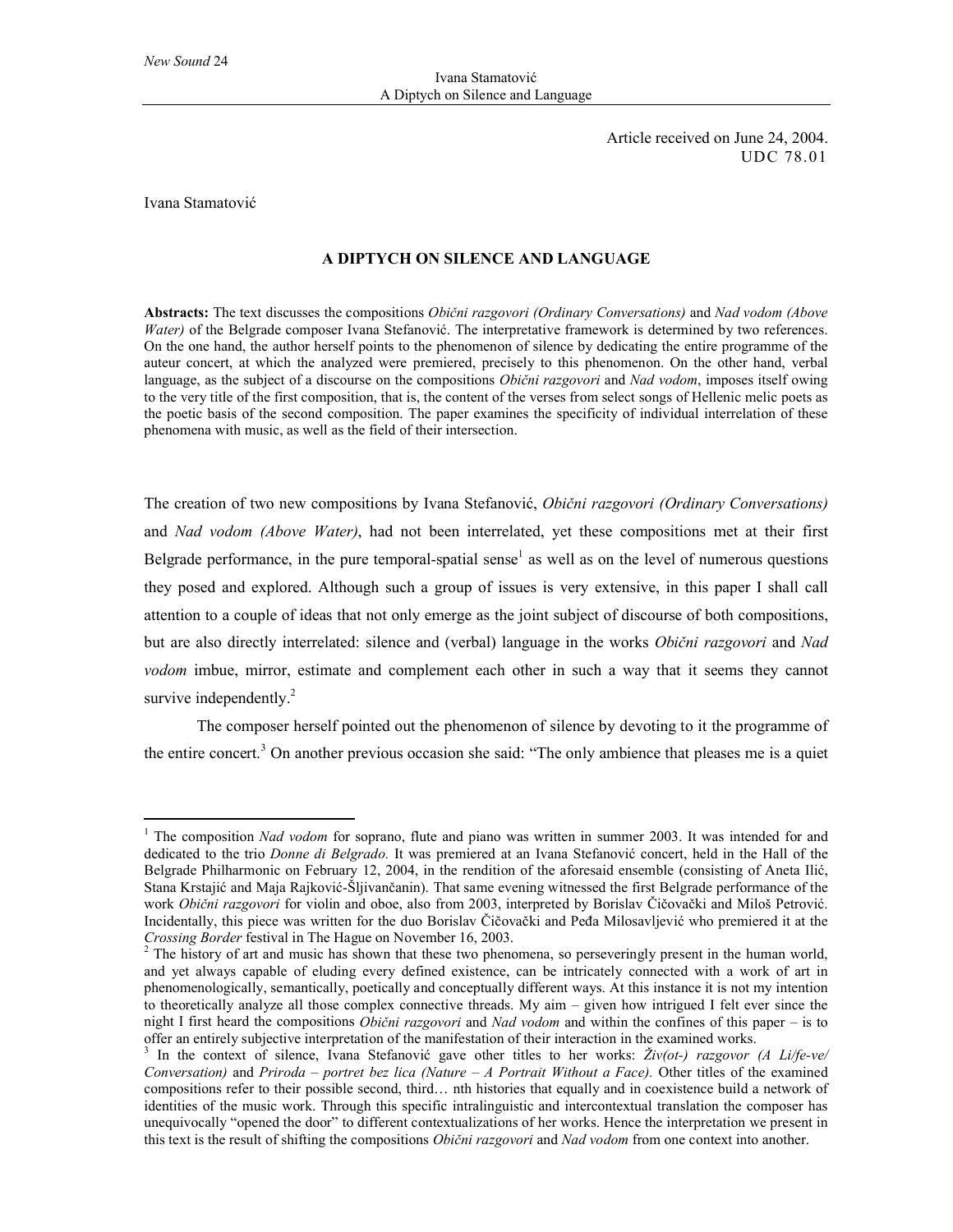ambience... only silence is rich".<sup>4</sup> Therefore we ask ourselves: in the range from silence as an imagined ideal state of music to silence as a relevant notion of compositional theory and practice, to the pure absence and disappearance of (musical) sound, to a metaphor for diverse individual perceptions of this phenomenon, where is the silence (are more of them, perhaps?) "bespoken" by the compositions *Obični razgovori* and *Nad vodom*?

The second joint subject in the analysis of these works is verbal language. It is not only an important element of the examined pieces,<sup>5</sup> but also a vital factor in the entire artistic production of Ivana Stefanović.<sup>6</sup> The status and function of verbal language in the analyzed compositions differs from the character of its interrelating with music. It seems that through the specificity of such relationship's constitution we can understand possible individual meanings of the first (wider) context pointed out by the author, that is, discover the intersectional field of the previously indicated two interdependent phenomena.

In *Obični razgovori* the language is at once essentially present and fundamentally absent. The title of the composition refers to language as a means of human communication. Thus, being a part of the title, it also becomes "a part of the meaning of the work… a key to understanding it and, in a sense, a position from which to approach the work".<sup>7</sup> However, verbal language itself is not present in the media tissue of *Obični razgovori*. The *Conversations* were written for an instrumental duet (violin and oboe) – "two voices that are similar and different, that look for, find/do not find, touch each other, diverge, converge, reach and call to one another" in such a way that one might almost "write words and syllables (meaningful/meaningless) in place of the notes".<sup>8</sup>

The two mentioned voices imitate the semantic function of language in two ways. Firstly, every conversation, no matter how "ordinary", means that the speaker understands the meaning of whatever his interlocutor is saying, while the connotative function makes all that has been said understandable through certain special meanings that depend on the personal history of the interlocutors. Hence the very dialogue rests upon an irreducible difference (*différend*) of the conversing subjects, so their mutual understanding can never be perfect. That is what makes every conversation, regardless of the medium in which it takes place, dynamic, interesting and unpredictable. That also is what opens the door to a continual process of designating and re-designating by language and in language, what directs the game of placing and displacing language elements within one context or from one context to another…  $n<sup>th</sup>$  context.

The violin and the oboe, as participants in "ordinary conversations" and instruments of entirely different acoustic characteristics, directly point to the described kind of "inequality" of the interlocutors.

 4 Cf. Ana Kara-Pešić, "Samo je tišina bogata. Razgovor sa Ivanom Stefanović", *Novi zvuk*, no. 14, Belgrade, 1999,  $\frac{p.6}{5}$ 

The Ivana Stefanović concert featured the first Belgrade performance of *Instrumentalna pesma (Instrumental Song*) as well. Though written for voice and piano, this work does not treat of verbal language.

<sup>&</sup>lt;sup>6</sup> "As far as other media are concerned, I find the word closest to me". Cf. Ana Kara-Pešić, *op. cit.*, p. 11.

<sup>&</sup>lt;sup>7</sup> Cf. Ana Kara-Pešić, *op. cit.*, p. 5.

This and other notes by Ivana Stefanović concerning the compositions *Obični razgovori* and *Nad vodom* are quoted according to the author's comments provided in the programme commentary.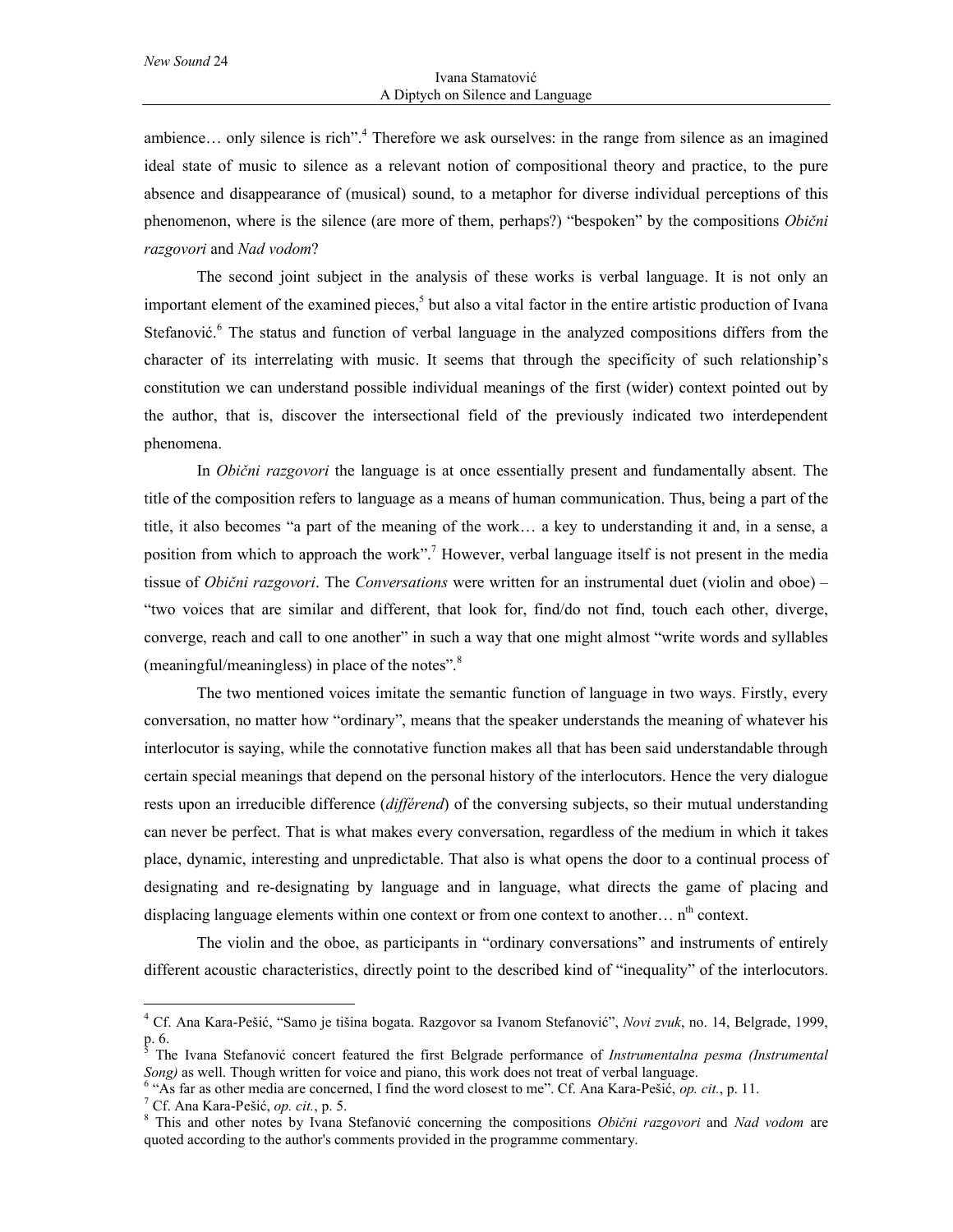$\overline{a}$ 

These instruments, as quoted by the composer, are not "naturally close" in terms of their features, but they can become closer in terms of sound and expression by "careful coordination". However, the procedures to which the thematic material, entrusted to the two parts, is subjected testify to the game of differences between the subjects of this seemingly "ordinary" instrumental conversation. This relationship is established in each of the four movements of the composition. It manifests itself first in the adjacent ensuing imitative (essentially free) interrelation of the motives of the second movement and in the somewhat stricter imitative counterpoint of the first part of the third movement. Furthermore, it is also present in the relationships, at a distance, within one movement, for example in the rhythmically almost identical, but in terms of interval (by means of relative alterations), instrumentation and texture, altered recapitulation in the first movement. Finally, we recognize it in the relationships between movements as well, for example in the considerably transformed aspect of the thematic material of the first part of the first movement (bars 7-16) and in the last movement of the cycle (bars 155-162).

Secondly, through each use of language the subject "turns" not only to the another, but also to itself. It "inscribes itself" in the body of another, and in its own body as well: by speaking to another, it speaks itself, constantly "copying itself" through its body. The processes of thematic development that are present within individual parts of *Obični razgovori* can be interpreted from that perspective: within one movement (for example, bars 7-11, 11–14 and 14-16 of the first movement) or between movements (for example, the correspondence between the middle part of the first /bars 17-37/ and second part of the third movement /bars 122-134/).

Through the effect that language has on the body it is not only the limits of the language that are re-examined, but also the limits of a psychologically, sociologically and historically defined body: language becomes a means of transferring a certain meaning of the being from "inside" the body to the plane of that which is speakable. Such incomplete designation and free re-interpretation by language and in language give rise to vast landscapes of the unspoken and unheard $9$  and to the birth of the subject's political nature and that of the spoken act itself, that is, the fundamental cause of making even the most ordinary conversations unusual. Apparently, this is the silence "bespoken" by *Obični razgovori*.

Verbal language in the composition *Obični razgovori* is present in the very media structure of the work. Although the vocal part initially had not been composed to a poetic text, Ivana Stefanović subsequently appended it to the tones of the melodic line.<sup>10</sup> Hence six excerpts from content-wise very cognate poems of Hellenic lyric poets Sappho, Alcman and Alcaeus became the basis of six "songs"<sup>11</sup> for voice, flute and piano. Between certain poetic excerpts (the first and second, and the second and third)

 $9<sup>9</sup>$  Naturally, not in the acoustic sense, but at the level of the meaning of a linguistic statement.

<sup>&</sup>lt;sup>10</sup> "It seemed to me... that I might decide to treat the voice instrumentally, and then... all of a sudden, as if the songs… themselves were 'jumping into' melodic sketches, even without the need to increase the number of syllables or change the metre."

<sup>&</sup>lt;sup>11</sup> The quotation marks point to two elements. The term song does not refer to the song in the traditional sense, but in the most general sense, to the vocal-instrumental segments of the composition *Nad vodom*. Likewise the formal structure of this work is not equivalent to the structure of the poetic source. Detailed explanations concerning form may be found further in the text.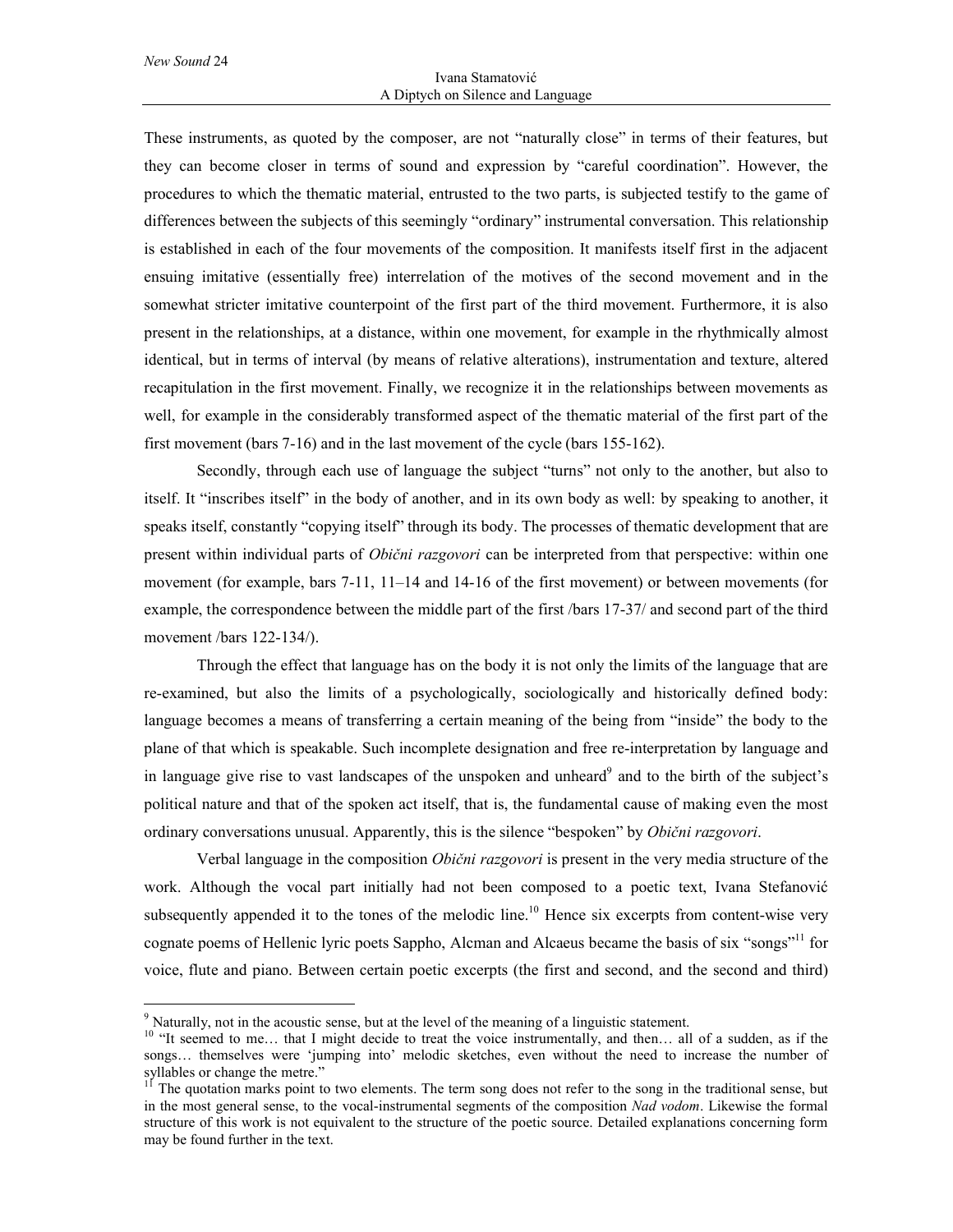*New Sound* 24

 $\overline{a}$ 

there are two large instrumental interludes and a shorter one (between the fifth and sixth), $12$  which on the whole creates a dense texture of poetic and sonic images which this work raised to the level of a genuine vocal-instrumental song.

In selected verses everything is, as quoted by the composer herself, "only nature, description, genre scene, scenery, 'an occurrence' between the Moon and the Pleiades, between apple tree branches and a wind rose. There is no sign of a man/woman, there are no feelings, right up to the end, to the penultimate scene where the wind 'now blusters sideways, and we' (the people) 'are in the midst of it all', and then the last scene, when a FACE finally appears. 'I speak to myself', says Sappho at the end." Indeed, without announcement, quite surprisingly, into a depiction of nature the final verse introduces a subject of, perhaps not accidentally, the female sex. The said verse calls our attention not only to *her* vigilant face, but also to the monologue by which *she* expresses herself in "natural" surroundings. That way we realize that nature is not "only" and merely nature, but that it is as *her* eye beholds it. It turns out that the poetic language in this work has not only the nature of nature, but also its own stance, and that it looks for a status and function of language *beyond* the language itself.

In that sense the language in which she starts speaking becomes a differential point between the structures Julia Kristeva terms semiotic and symbolic, between the "raw material of designation" and its "imposed order", between the unspeakable and non-presentable space (or phase) of the feminine as distinct from structured space and the Law of the Father.<sup>13</sup> Given the fact that since Jacques Lacan we have known that the subject does not exist independently of the language, that the person him/herself as well as the human world is constituted through language, so *she* simultaneously becomes both a mediator in the previously described turn and the one mediated by it. $^{14}$ 

The sonic substance of the work *Nad vodom* symbolizes the role of language in that turn. Namely, right up until the very end, it develops through a distinct "organicity" of its constitutive segments. It pulsates with each part of its body, and the fluctuating rhythm of its "moves" is transferred to the horizontal and vertical planes of the composition, to the vivacity and diversity of treatment of individual parts and their correlation alike. However, from the discreet repeated appearance of melodic intonations of the first "song" in the final bars of the third poetic excerpt (b. 251) to clear reminiscences

<sup>&</sup>lt;sup>12</sup> While the first interlude has the meaning of rounding off the first vocal-instrumental segment and the third has the function of a brief transition, the second interlude – due to the marked developmental type of presenting thematic material – acquires the meaning of an independent segment.

<sup>13</sup> Cf. "Cixous, Irgaray, Kristeva: French feminist theories", in: Madan Sarup, *An Introductory Guide to Poststructuralism and Postmodernism*, New York, London, Toronto, Sydney, Tokyo, Singapore, Harvester Wheatsheaf, 1993, pp. 124-126.

<sup>&</sup>lt;sup>14</sup> We may even say that the very border between the two "worlds" becomes *her* permanent living space. I found Rada Iveković's text *Transborder Translating*, presented at the postgraduate course *Feminist Critical Analyses: Boundaries, Borders and Borderlands* (Inter-univerzitetski centar, Dubrovnik, May 24-29, 2004) invaluable for understanding borders as the spaces of the feminine. On the trail of this idea, one might, on another occasion, also explore the nature of the explicitly "feminine union" in the chain woman composer – Donne di Belgrado – *she* that 'speaks to herself'.